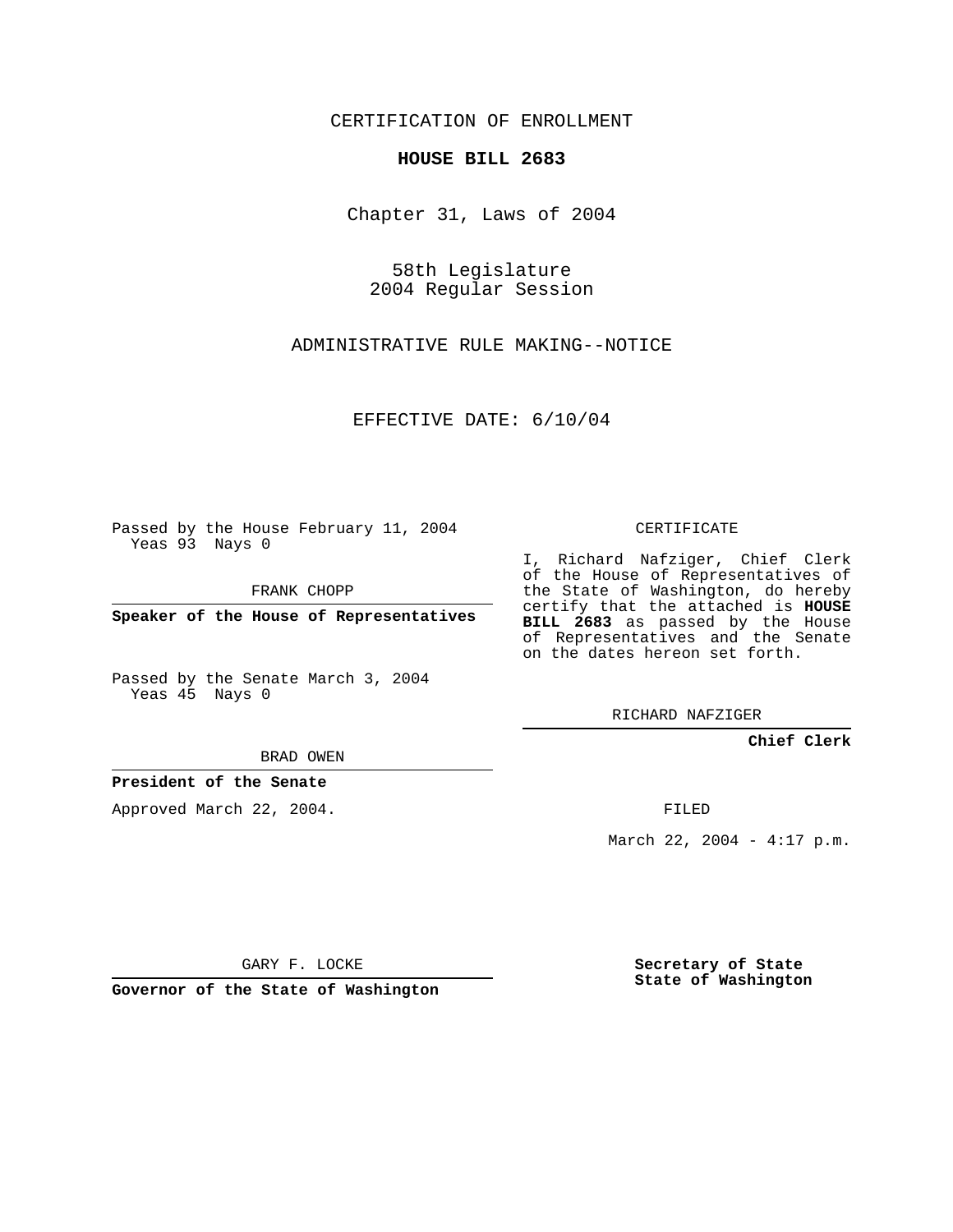## **HOUSE BILL 2683** \_\_\_\_\_\_\_\_\_\_\_\_\_\_\_\_\_\_\_\_\_\_\_\_\_\_\_\_\_\_\_\_\_\_\_\_\_\_\_\_\_\_\_\_\_

\_\_\_\_\_\_\_\_\_\_\_\_\_\_\_\_\_\_\_\_\_\_\_\_\_\_\_\_\_\_\_\_\_\_\_\_\_\_\_\_\_\_\_\_\_

Passed Legislature - 2004 Regular Session

**State of Washington 58th Legislature 2004 Regular Session By** Representatives Haigh, Armstrong and Linville; by request of Governor Locke

Read first time 01/19/2004. Referred to Committee on State Government.

 AN ACT Relating to providing notice of potential administrative rule actions; and amending RCW 34.05.310, 34.05.320, 34.05.230, and 34.05.353.

BE IT ENACTED BY THE LEGISLATURE OF THE STATE OF WASHINGTON:

 **Sec. 1.** RCW 34.05.310 and 1995 c 403 s 301 are each amended to read as follows:

 (1) To meet the intent of providing greater public access to administrative rule making and to promote consensus among interested parties, agencies shall solicit comments from the public on a subject of possible rule making before filing with the code reviser a notice of proposed rule making under RCW 34.05.320. The agency shall prepare a statement of inquiry that:

 (a) Identifies the specific statute or statutes authorizing the 14 agency to adopt rules on this subject;

 (b) Discusses why rules on this subject may be needed and what they might accomplish;

 (c) Identifies other federal and state agencies that regulate this subject, and describes the process whereby the agency would coordinate 19 the contemplated rule with these agencies;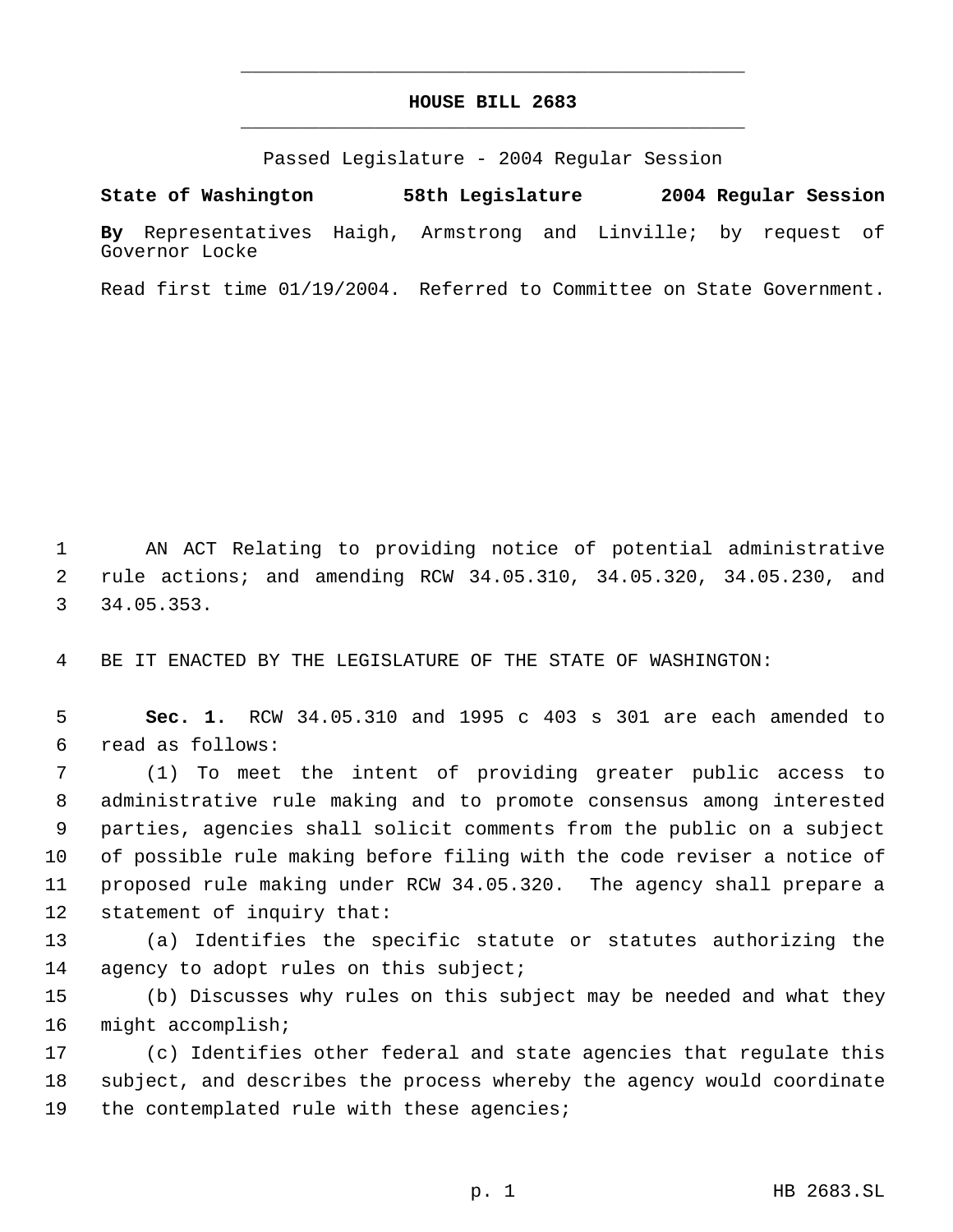(d) Discusses the process by which the rule might be developed, including, but not limited to, negotiated rule making, pilot rule making, or agency study;

 (e) Specifies the process by which interested parties can effectively participate in the decision to adopt a new rule and formulation of a proposed rule before its publication.

 The statement of inquiry shall be filed with the code reviser for publication in the state register at least thirty days before the date the agency files notice of proposed rule making under RCW 34.05.320 and 10 the statement, or a summary of the information contained in that 11 statement, shall be sent to any party that has requested receipt of the agency's statements of inquiry.

 (2) Agencies are encouraged to develop and use new procedures for reaching agreement among interested parties before publication of notice and the adoption hearing on a proposed rule. Examples of new procedures include, but are not limited to:

 (a) Negotiated rule making by which representatives of an agency and of the interests that are affected by a subject of rule making, including, where appropriate, county and city representatives, seek to reach consensus on the terms of the proposed rule and on the process by 21 which it is negotiated; and

 (b) Pilot rule making which includes testing the feasibility of complying with or administering draft new rules or draft amendments to existing rules through the use of volunteer pilot groups in various areas and circumstances, as provided in RCW 34.05.313 or as otherwise provided by the agency.

 (3)(a) An agency must make a determination whether negotiated rule making, pilot rule making, or another process for generating participation from interested parties prior to development of the rule is appropriate.

 (b) An agency must include a written justification in the rule- making file if an opportunity for interested parties to participate in the rule-making process prior to publication of the proposed rule has not been provided.

(4) This section does not apply to:

(a) Emergency rules adopted under RCW 34.05.350;

 (b) Rules relating only to internal governmental operations that are not subject to violation by a nongovernment party;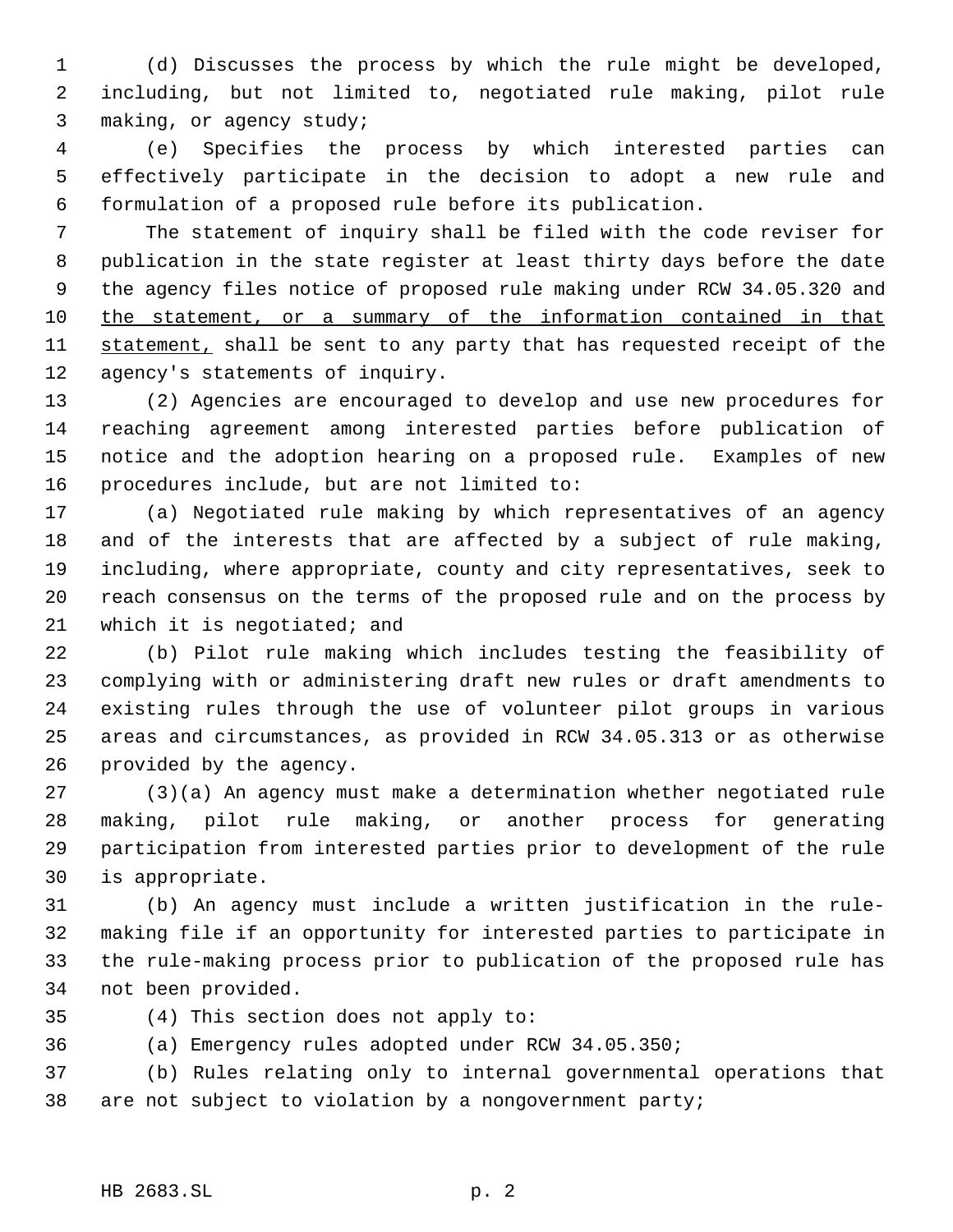(c) Rules adopting or incorporating by reference without material change federal statutes or regulations, Washington state statutes, rules of other Washington state agencies, shoreline master programs other than those programs governing shorelines of statewide significance, or, as referenced by Washington state law, national consensus codes that generally establish industry standards, if the material adopted or incorporated regulates the same subject matter and conduct as the adopting or incorporating rule;

 (d) Rules that only correct typographical errors, make address or name changes, or clarify language of a rule without changing its effect;

 (e) Rules the content of which is explicitly and specifically dictated by statute;

 (f) Rules that set or adjust fees or rates pursuant to legislative standards; or

(g) Rules that adopt, amend, or repeal:

 (i) A procedure, practice, or requirement relating to agency hearings; or

 (ii) A filing or related process requirement for applying to an agency for a license or permit.

 **Sec. 2.** RCW 34.05.320 and 2003 c 165 s 1 are each amended to read as follows:

 (1) At least twenty days before the rule-making hearing at which the agency receives public comment regarding adoption of a rule, the agency shall cause notice of the hearing to be published in the state register. The publication constitutes the proposal of a rule. The notice shall include all of the following:

 (a) A title, a description of the rule's purpose, and any other information which may be of assistance in identifying the rule or its purpose;

 (b) Citations of the statutory authority for adopting the rule and the specific statute the rule is intended to implement;

33 (c) A ((summary)) short explanation of the rule, its purpose, and anticipated effects, including in the case of a proposal that would modify existing rules, a short description of the changes the proposal 36 would make, and a statement of the reasons supporting the proposed action;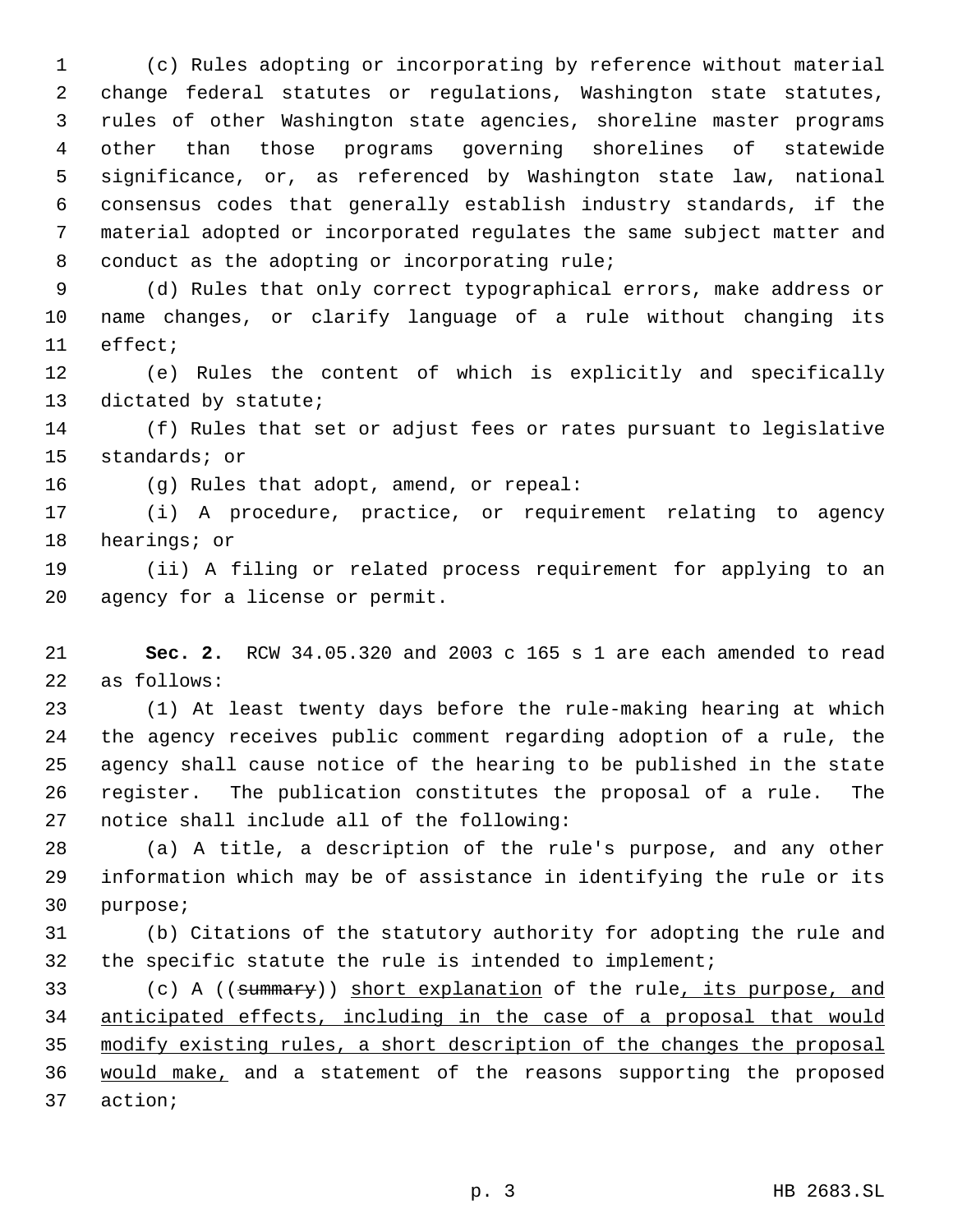(d) The agency personnel, with their office location and telephone number, who are responsible for the drafting, implementation, and enforcement of the rule;

 (e) The name of the person or organization, whether private, public, or governmental, proposing the rule;

 (f) Agency comments or recommendations, if any, regarding statutory language, implementation, enforcement, and fiscal matters pertaining to the rule;

 (g) Whether the rule is necessary as the result of federal law or 10 federal or state court action, and if so, a ((copy of)) citation to 11 such law or court decision ((shall be attached to the purpose 12 statement));

 (h) When, where, and how persons may present their views on the proposed rule;

(i) The date on which the agency intends to adopt the rule;

16 (j) ((A short explanation of the rule, its purpose, and anticipated 17 effects, including in the case of a proposal that would modify existing 18 rules, a short description of the changes the proposal would make;

19  $(k)$ ) A copy of the small business economic impact statement prepared under chapter 19.85 RCW, or an explanation for why the agency 21 did not prepare the statement;

22  $((+1))$   $(k)$  A statement indicating whether RCW 34.05.328 applies to the rule adoption; and

 (( $\{(\text{m})\}$ )  $(1)$  If RCW 34.05.328 does apply, a statement indicating that a copy of the preliminary cost-benefit analysis described in RCW 34.05.328(1)(c) is available.

 (2)(a) Upon filing notice of the proposed rule with the code reviser, the adopting agency shall have copies of the notice on file 29 and available for public inspection  $((and))$ . Except as provided in  $(b)$ 30 of this subsection, the agency shall forward three copies of the notice to the rules review committee.

 (b) A pilot of at least ten agencies, including the departments of labor and industries, fish and wildlife, revenue, ecology, retirement systems, and health, shall file the copies required under this subsection, as well as under RCW 34.05.350 and 34.05.353, with the rules review committee electronically for a period of four years from 37 the effective date of this section. The office of regulatory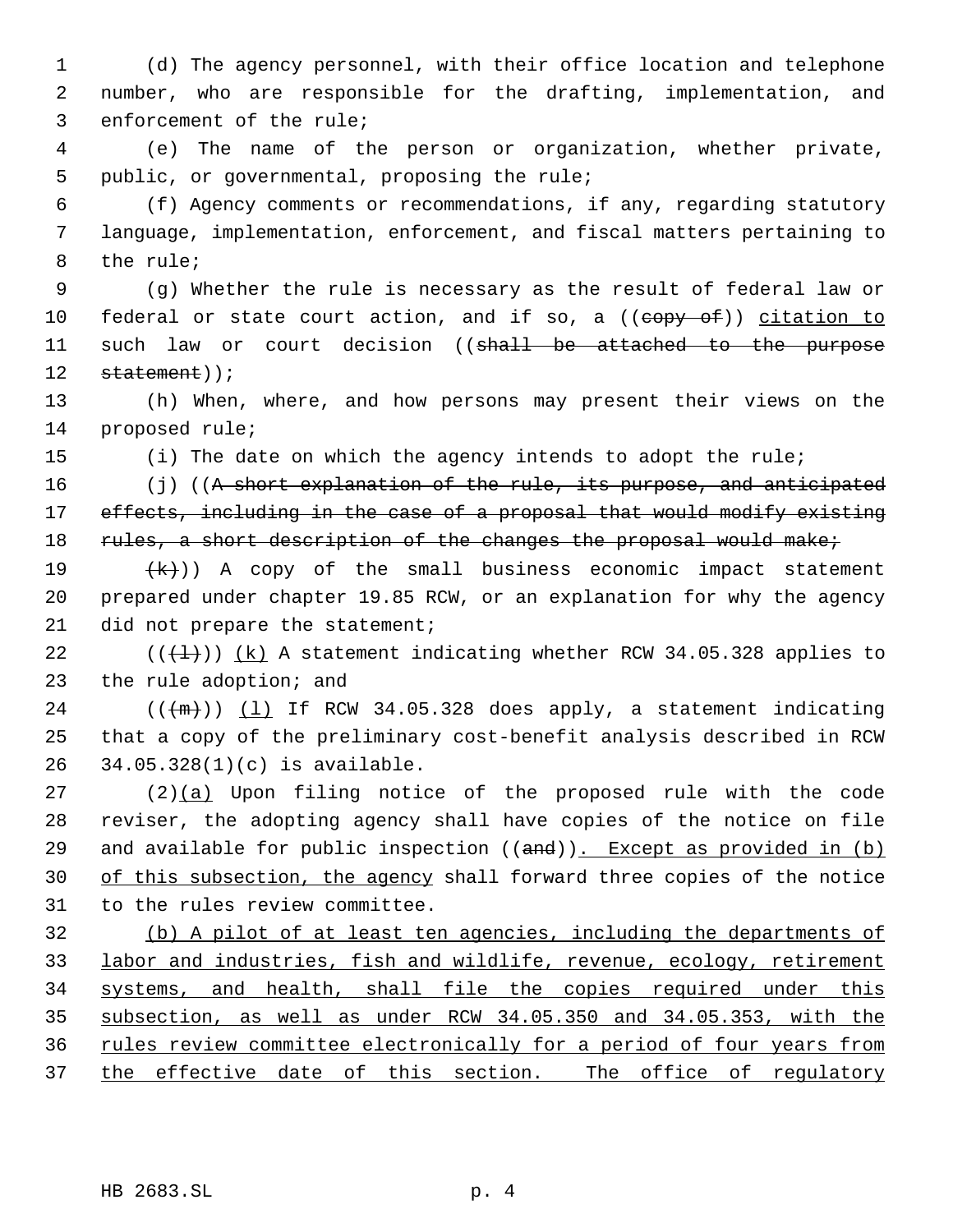1 assistance shall negotiate the details of the pilot among the agencies,

2 the legislature, and the code reviser. (3) No later than three days after its publication in the state 4 register, the agency shall cause either a copy of the notice of

 proposed rule adoption, or a summary of the information contained on the notice, to be mailed to each person, city, and county that has made a request to the agency for a mailed copy of such notices. An agency may charge for the actual cost of providing a requesting party mailed copies of these notices.

 (4) In addition to the notice required by subsections (1) and (2) of this section, an institution of higher education shall cause the notice to be published in the campus or standard newspaper of the institution at least seven days before the rule-making hearing.

 **Sec. 3.** RCW 34.05.230 and 2001 c 25 s 1 are each amended to read as follows:

 (1) An agency is encouraged to advise the public of its current opinions, approaches, and likely courses of action by means of interpretive or policy statements. Current interpretive and policy statements are advisory only. To better inform and involve the public, an agency is encouraged to convert long-standing interpretive and policy statements into rules.

 (2) A person may petition an agency requesting the conversion of interpretive and policy statements into rules. Upon submission, the agency shall notify the joint administrative rules review committee of the petition. Within sixty days after submission of a petition, the agency shall either deny the petition in writing, stating its reasons for the denial, or initiate rule-making proceedings in accordance with this chapter.

 (3) Each agency shall maintain a roster of interested persons, consisting of persons who have requested in writing to be notified of all interpretive and policy statements issued by that agency. Each 32 agency shall update the roster ((once each year)) periodically and eliminate persons who do not indicate a desire to continue on the roster. Whenever an agency issues an interpretive or policy statement, it shall send a copy of the statement to each person listed on the roster. The agency may charge a nominal fee to the interested person for this service.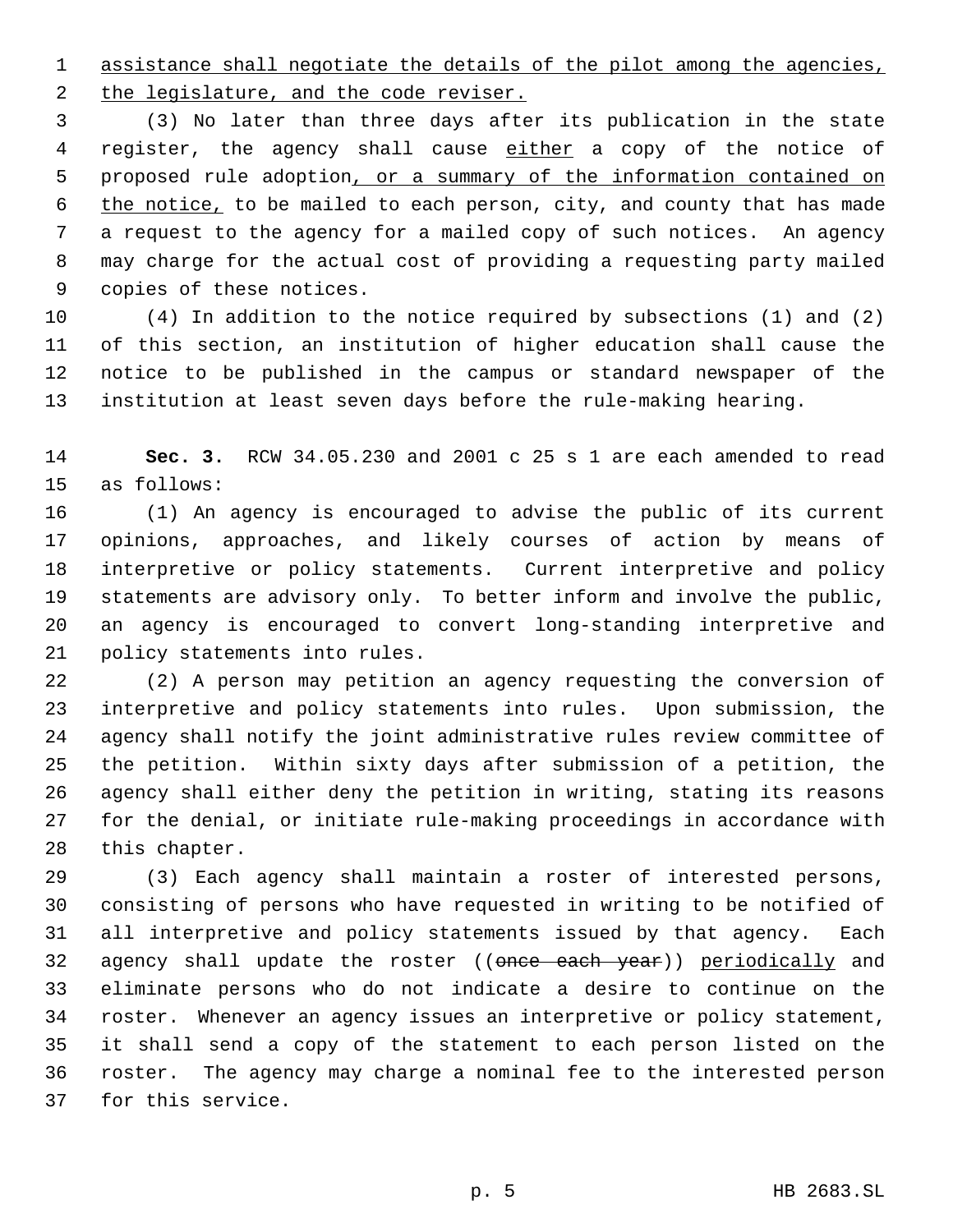(4) Whenever an agency issues an interpretive or policy statement, it shall submit to the code reviser for publication in the Washington State Register a statement describing the subject matter of the interpretive or policy statement, and listing the person at the agency from whom a copy of the interpretive or policy statement may be obtained.

 **Sec. 4.** RCW 34.05.353 and 2001 c 25 s 2 are each amended to read as follows:

 (1) An agency may file notice for the expedited adoption of rules in accordance with the procedures set forth in this section for rules meeting any one of the following criteria:

 (a) The proposed rules relate only to internal governmental 13 operations that are not subject to violation by a person;

 (b) The proposed rules adopt or incorporate by reference without material change federal statutes or regulations, Washington state statutes, rules of other Washington state agencies, shoreline master programs other than those programs governing shorelines of statewide significance, or, as referenced by Washington state law, national consensus codes that generally establish industry standards, if the material adopted or incorporated regulates the same subject matter and conduct as the adopting or incorporating rule;

 (c) The proposed rules only correct typographical errors, make address or name changes, or clarify language of a rule without changing its effect;

 (d) The content of the proposed rules is explicitly and specifically dictated by statute;

 (e) The proposed rules have been the subject of negotiated rule making, pilot rule making, or some other process that involved substantial participation by interested parties before the development of the proposed rule; or

 (f) The proposed rule is being amended after a review under RCW 34.05.328.

 (2) An agency may file notice for the expedited repeal of rules under the procedures set forth in this section for rules meeting any one of the following criteria:

(a) The statute on which the rule is based has been repealed and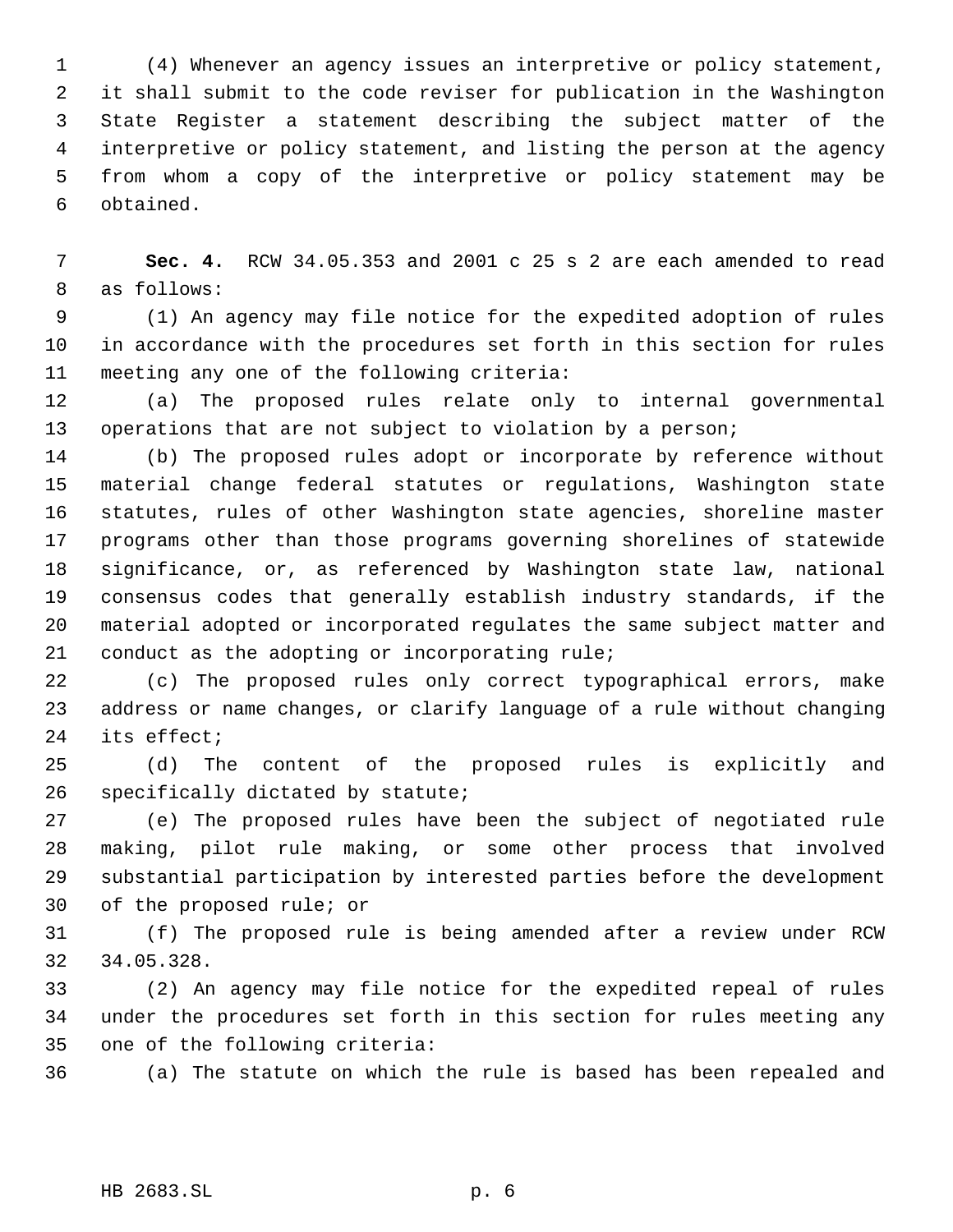has not been replaced by another statute providing statutory authority for the rule;

 (b) The statute on which the rule is based has been declared unconstitutional by a court with jurisdiction, there is a final judgment, and no statute has been enacted to replace the unconstitutional statute;

 (c) The rule is no longer necessary because of changed circumstances; or

 (d) Other rules of the agency or of another agency govern the same activity as the rule, making the rule redundant.

 (3) The expedited rule-making process must follow the requirements for rule making set forth in RCW 34.05.320, except that the agency is not required to prepare a small business economic impact statement under RCW 19.85.025, a statement indicating whether the rule constitutes a significant legislative rule under RCW 34.05.328(5)(c)(iii), or a significant legislative rule analysis under RCW 34.05.328. An agency is not required to prepare statements of inquiry under RCW 34.05.310 or conduct a hearing for the expedited rule making. The notice for the expedited rule making must contain a statement in at least ten-point type, that is substantially in the following form:

## **NOTICE**

 THIS RULE IS BEING PROPOSED UNDER AN EXPEDITED RULE- MAKING PROCESS THAT WILL ELIMINATE THE NEED FOR THE AGENCY TO HOLD PUBLIC HEARINGS, PREPARE A SMALL BUSINESS ECONOMIC IMPACT STATEMENT, OR PROVIDE RESPONSES TO THE CRITERIA FOR A SIGNIFICANT LEGISLATIVE RULE. IF YOU OBJECT TO THIS USE OF THE EXPEDITED RULE-MAKING PROCESS, YOU MUST EXPRESS YOUR OBJECTIONS IN WRITING AND THEY MUST BE SENT TO (INSERT NAME AND ADDRESS) AND RECEIVED BY (INSERT DATE).

 (4) The agency shall send either a copy of the notice of the proposed expedited rule making, or a summary of the information on the notice, to any person who has requested notification of proposals for expedited rule making or of regular agency rule making, as well as the joint administrative rules review committee, within three days after its publication in the Washington State Register. An agency may charge for the actual cost of providing a requesting party mailed copies of